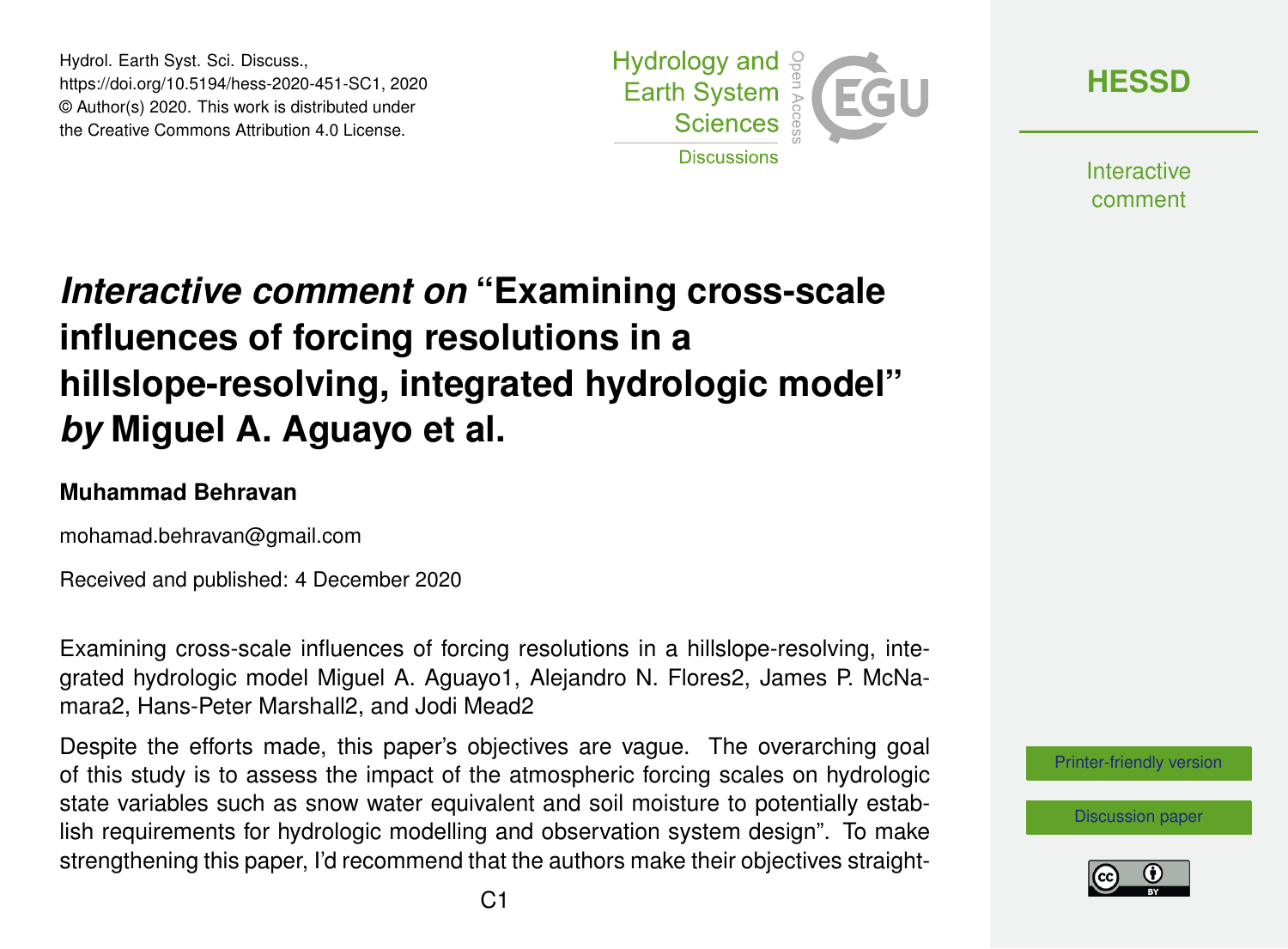forward and narrow into specific objectives and hypotheses. In this paper, the important words to set up the objectives have been missed namely: what, where, when, why etc.?

General comments and recommendation In this study, the authors designed numerical modelling experiments to analyze forcing resolutions in a hillslope-resolving, integrated hydrologic model. They used ParFlow-CLM to simulate the soil water and snow melting to assess the impact of the atmospheric forcing scales on hydrologic state variables. They modelled and compared the experiments at 30m, 90m and 250m of Hydraulic Resolution and 1 km, 3 km and 9 km of Atmospheric Forcing Resolution. First, the manuscript needs further editorial work to improve the paragraph structure and some vague expressions. Many sentences in this article are long with complicated structures and parenthesis in the middle, which makes it extremely difficult for the reader to follow and understand. I hope the authors make a change to improve the manuscript's clarity and this improvement in clarity will lead to better uptake and use of the ideas in the paper. Also, some references have not been provided, and the current references are not used consistently. Besides, there are many examples that are written in the parenthesis that could be brought out of the parenthesis. The comments are detailed in the technical issues. Secondly, some verification of the data is needed. Meaning, the finite element methods should be clarified. For example, if the incremental Jacobian method is the basis of the calculation, it should be mentioned and parametrized like shown in Figure 3. Also, it is better to parameterize the elements for the initial conditions of forcing data generated by the WRF model. To verify the method, calibration of the parameters and obtaining a more compatible diagram for Soil moisture, figure 7, can consolidate and support your results. Finally, the atmospheric model was not discussed in the Methodology, and references to other articles are used to prove the validation. Even though this area is well known and well used, you need to mention how you used the equations in your study. Lastly, I think you need to clear that this paper is methodly paper or a processing paper. If this is a processing paper, more results should be presented in the abstract instead of focusing on the methodology. Also, the abstract is too long, with about 480 words. A regular abstract usually includes

## **[HESSD](https://hess.copernicus.org/preprints/)**

Interactive comment

[Printer-friendly version](https://hess.copernicus.org/preprints/hess-2020-451/hess-2020-451-SC1-print.pdf)

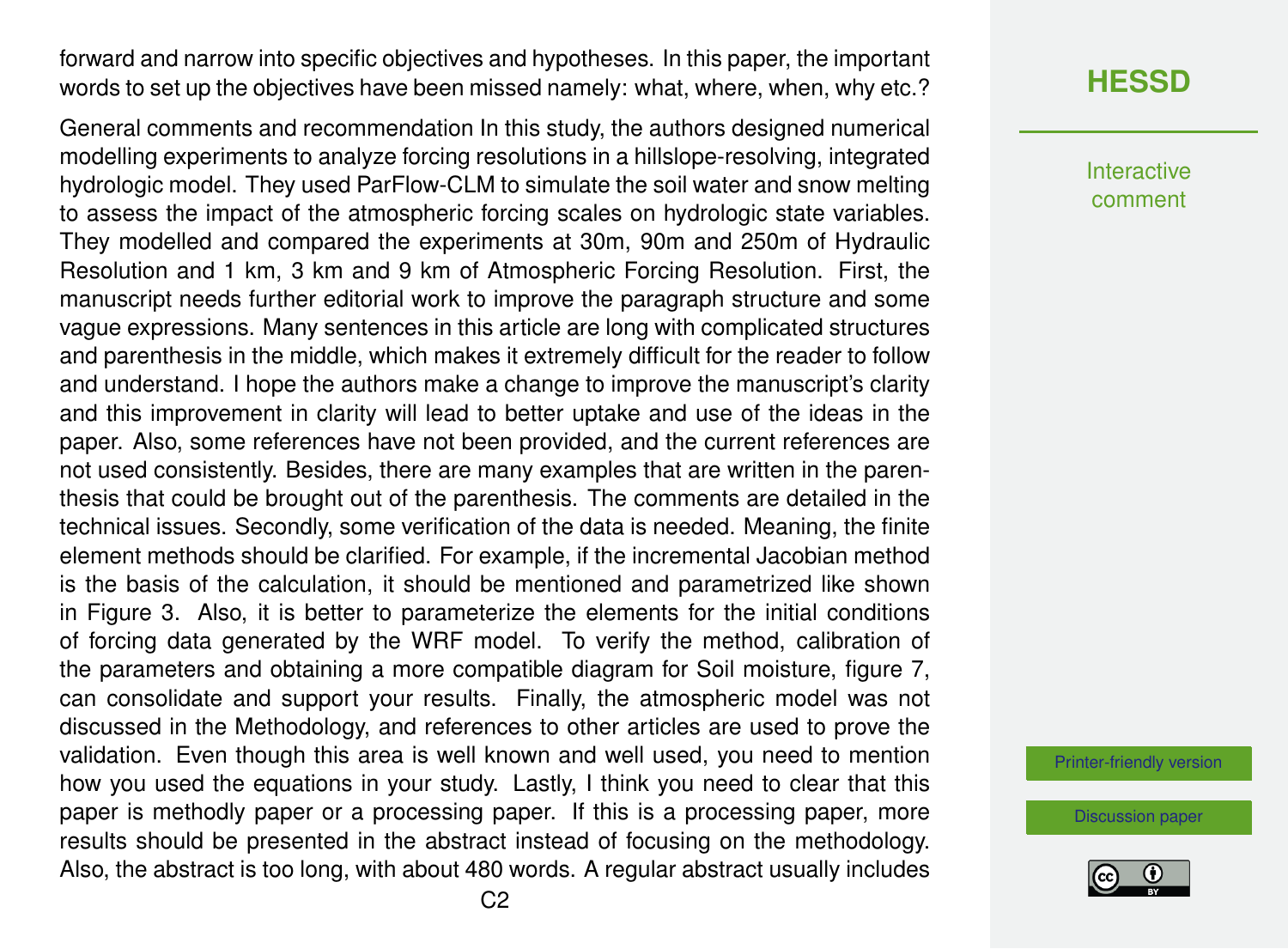250 words. It would be best to rewrite the abstract and provide a concise of your achievements in this study. Technically I have some comments that might be useful for improving this study and manuscript: P1, L6, "This class of models is" is correct P1, L7-9, You have Used too many "and." You can use the comma instead of 'and.' P1, L11-14, The used sentence is long and heavy, and it could be broken into two sentences to be read easily. For instance, "Here we investigate the hydrologic impact of discrepancies between distributed meteorological forcing data. We can do this by exhibiting a range of spatial scales consistent with a variety of numerical weather prediction models when used to force an integrated hydrologic model associated with a corresponding range of spatial resolutions characteristic of distributed hydrologic modelling." P2, L32-34, Rewrite the sentence in an active voice, move the reference to the end (or be consistent in using of references) and correct Havana et al. (phi is not in the characters) P2, L35-37, The sentence is not clear for the calibration of parameters. P2, L41, You do not need parenthesis for each example. P2, L43, Use 'has' instead of 'have.' P2, L44-45, Provide a reference for the statements. Also, you do not need parenthesis for each example. P2, L49, Provide a reference for the paragraph. P2, L56, Use 'difference' instead of 'different.' P2, L58, Eliminate 'to' in "captured to within" in the beginning line and provide a paragraph reference. P3, L67, 'There are a few studies that examine' seems a better start instead of 'Even fewer of these studies examine.' P3, L75, Use estimation instead of estimate. P3, L76, Use investigates instead of 'investigate.' P3, L75-77, This sentence is not correct and necessary. There might be other studies that you have neglected. P3, L76-78, The sentence is too long and please rewrite it again in a simple way. P3, L82, Add 'and' after the word terrain. P3, L83, 'and also' is wrong. 'Also' is enough. P3, L89, 'that through a series' you can omit that. P3, L92, Which allows P3-4, In the last two paragraphs, the goals are divided into two parts, and it is better to be continuous. For this, you can shift the paper organization (L96,97) before the goals at the first of the paragraph. P5, L126, You do not need parenthesis for Prein et al., and you can rewrite the sentence for having a better look P5, L130, Have shown is correct. P5, L145,

#### **[HESSD](https://hess.copernicus.org/preprints/)**

**Interactive** comment

[Printer-friendly version](https://hess.copernicus.org/preprints/hess-2020-451/hess-2020-451-SC1-print.pdf)

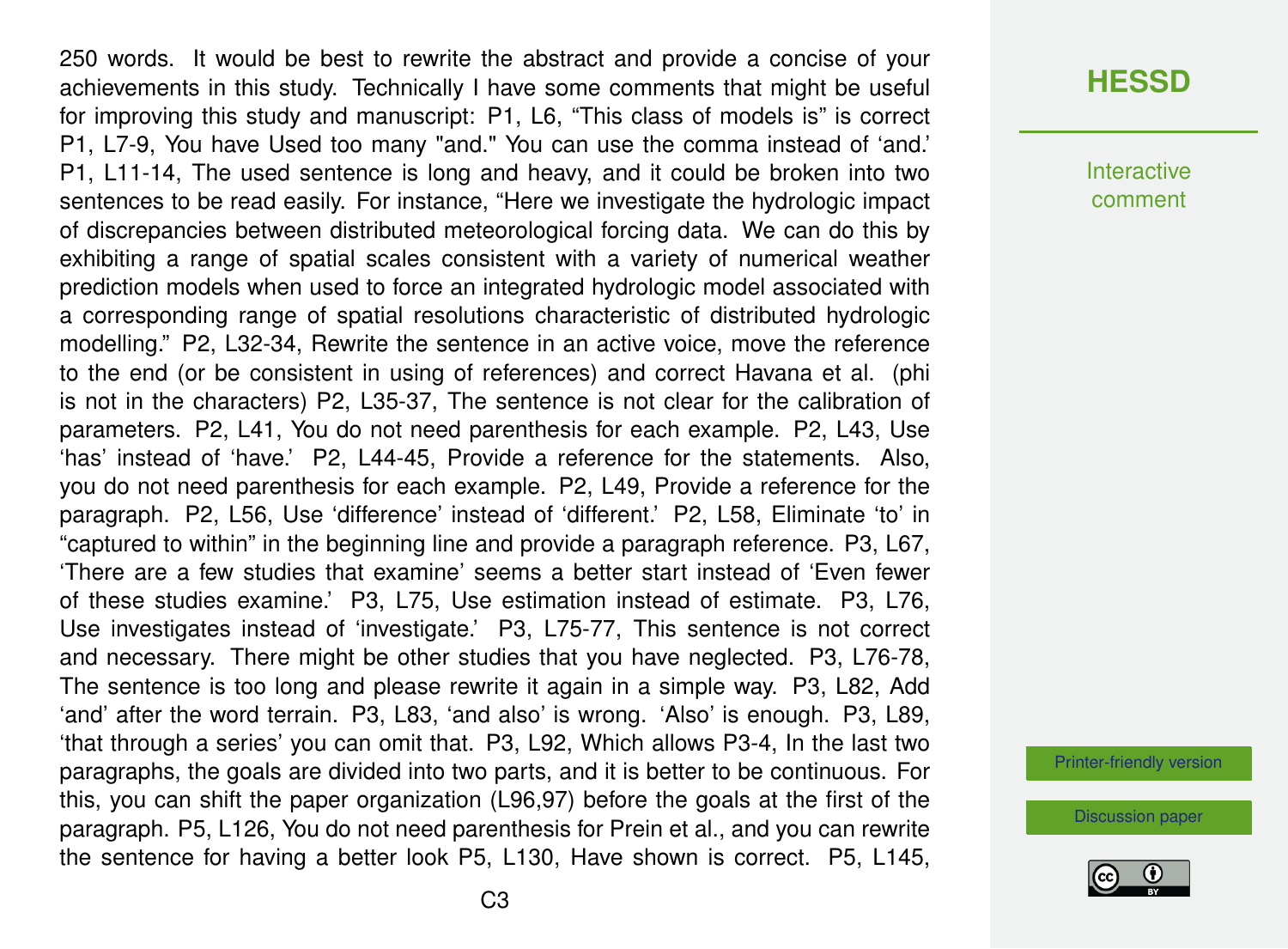You do not need the parenthesis for the examples. P5, L152-153, You do not need to write, i.e. for the different conditions. P6, L165, Suggested value is correct P6, L177, "Decided arbitrary" does not seem proper in this sentence. P7, L188, "hydrologic variables of importance" does not seem proper in this sentence. P7, L191, Please provide a reference for equation 3. P7, L195, Where is equation 3.2 P7, L198, Please rewrite the sentence. For example, "respectively. and  $\mu$  represent ..." P7, L200, What does "It" refers to? P7, L207, Please provide a reference for the equation. P8, L212, Please provide a reference for the equation. P8, L214, In the sentence 'volume of the water l and ice i.' you can delete i and l or put them into parenthesis. P9, L260, I think it is better to define the initial condition for any finite element method based on the parameters you have specified in the last part. In other words, write the equation with initial conditions in a mathematical way for each initial condition. It can make the method more precise. P10, L277, Wrong spelling of discrepancy. P10, L277-281, This is not the article's purpose, but this is where you verify your simulation and show your method is compatible with the experimental data. The time differences are acceptable in figure 7, but I think the calibrations could help your data competence. P10, L296, Omit "of" and "in." "Produce of" and "across in." P11, L299, Keep the units of the horizontal axis in figures 9, 10, 11 consistent (mm or Cm) P11, L302-303, This sentence seems wrong. "The comparison shows topography? " Also, you used too many "on the other hand" expressions that are not necessary. P11, L317, What is (11) in the line? P12, L345, What is "It is" in the middle of the line? P12-13, L356-371, This part is discussion. You can use others' expressions and ideas and references them, but writing two paragraphs in the literature review style is not correct. What you have written is a part of the literature review. P13, L372, I think "Lie in" is not a proper verb in this sentence. P12, L376, I think "open avenues" is not a fair statement grammatically nor professionally. P13, L380, Please put a dot at the end of the sentence.

Please also note the supplement to this comment: [https://hess.copernicus.org/preprints/hess-2020-451/hess-2020-451-SC1-](https://hess.copernicus.org/preprints/hess-2020-451/hess-2020-451-SC1-supplement.pdf)

## **[HESSD](https://hess.copernicus.org/preprints/)**

**Interactive** comment

[Printer-friendly version](https://hess.copernicus.org/preprints/hess-2020-451/hess-2020-451-SC1-print.pdf)